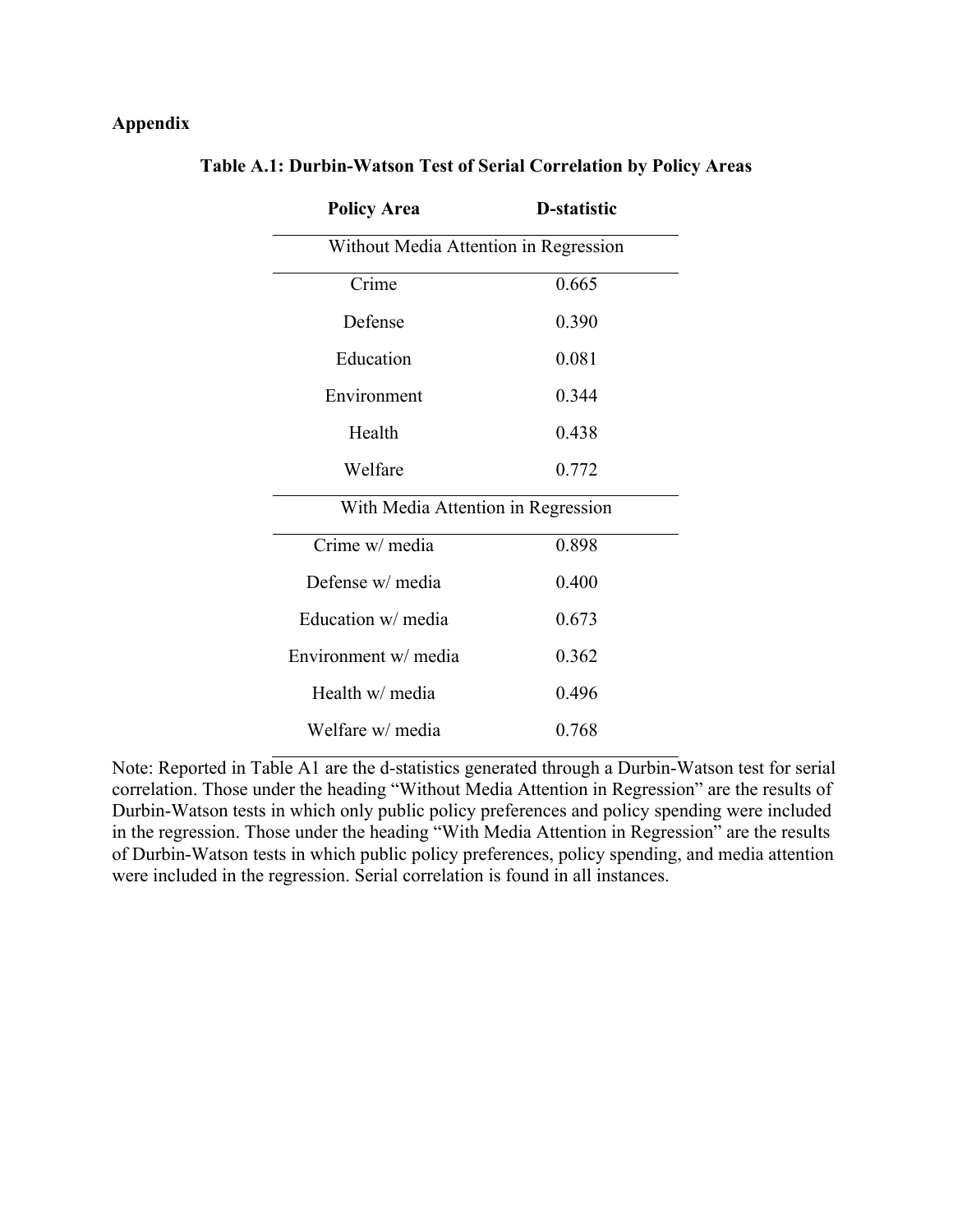| Policy Area | P-value               |                   |  |
|-------------|-----------------------|-------------------|--|
|             | Non-first differenced | First differenced |  |
| Crime       | 0.456                 | 0.011             |  |
| Defense     | 0.377                 | 0.016             |  |
| Education   | 0.907                 | 0.005             |  |
| Environment | 0.466                 | 0.040             |  |
| Health      | 0.084                 | 0.044             |  |
| Welfare     | 0.171                 | 0.012             |  |

## **Table A.2: Dickey-Fuller Test for Stationarity of Public Policy Preferences by Policy Areas**

Note: P-values represent the MacKinnon approximate p-value for  $Z(t)$ . Those p-values under the heading "Non-first differenced" are the results of Dickey-Fuller tests on public policy preferences without first differencing. Those p-values under the heading "First differenced" are the results of Dickey-Fuller tests on policy spending after first differencing.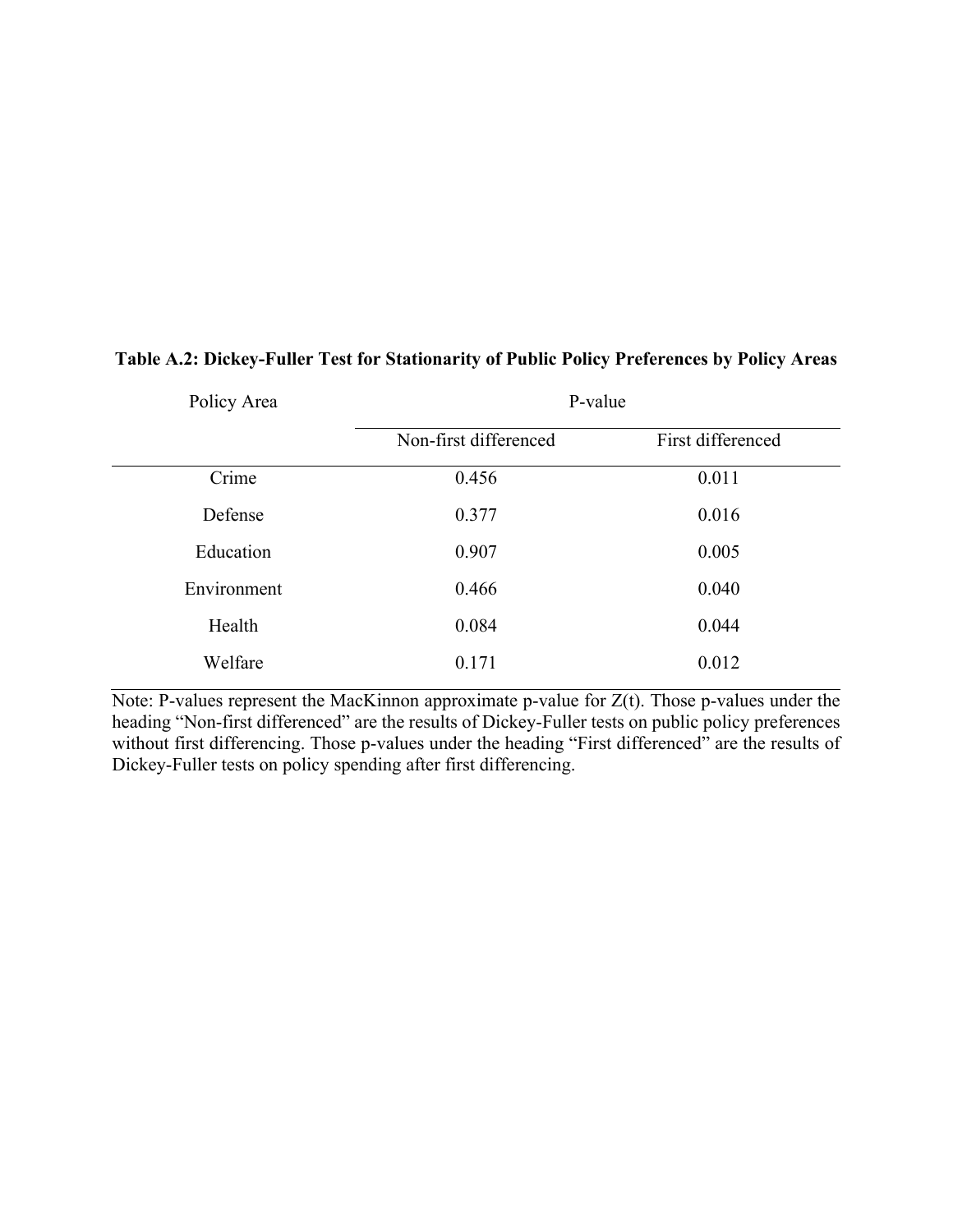| <b>Policy Area</b>                    | <b>P-Value</b> |  |
|---------------------------------------|----------------|--|
| Without Media Attention in Regression |                |  |
| Crime                                 | 0.047          |  |
| Defense                               | 0.107          |  |
| Education                             | 0.015          |  |
| Environment                           | 0.095          |  |
| Health                                | 0.063          |  |
| Welfare                               | 0.054          |  |
| With Media Attention in Regression    |                |  |
| Crime w/ media                        | 0.029          |  |
| Defense w/ media                      | 0.124          |  |
| Education w/ media                    | 0.015          |  |
| Environment w/ media                  | 0.094          |  |
| Health w/ media                       | 0.083          |  |
| Welfare w/ media                      | 0.068          |  |

**Table A.3: Tests for Cointegration Among Variables by Policy Area**

Note: P-values represent the MacKinnon approximate p-value for Z(t) derived from Dickey-Fuller tests of the residuals after regression. Those p-values under the heading "Without Media Attention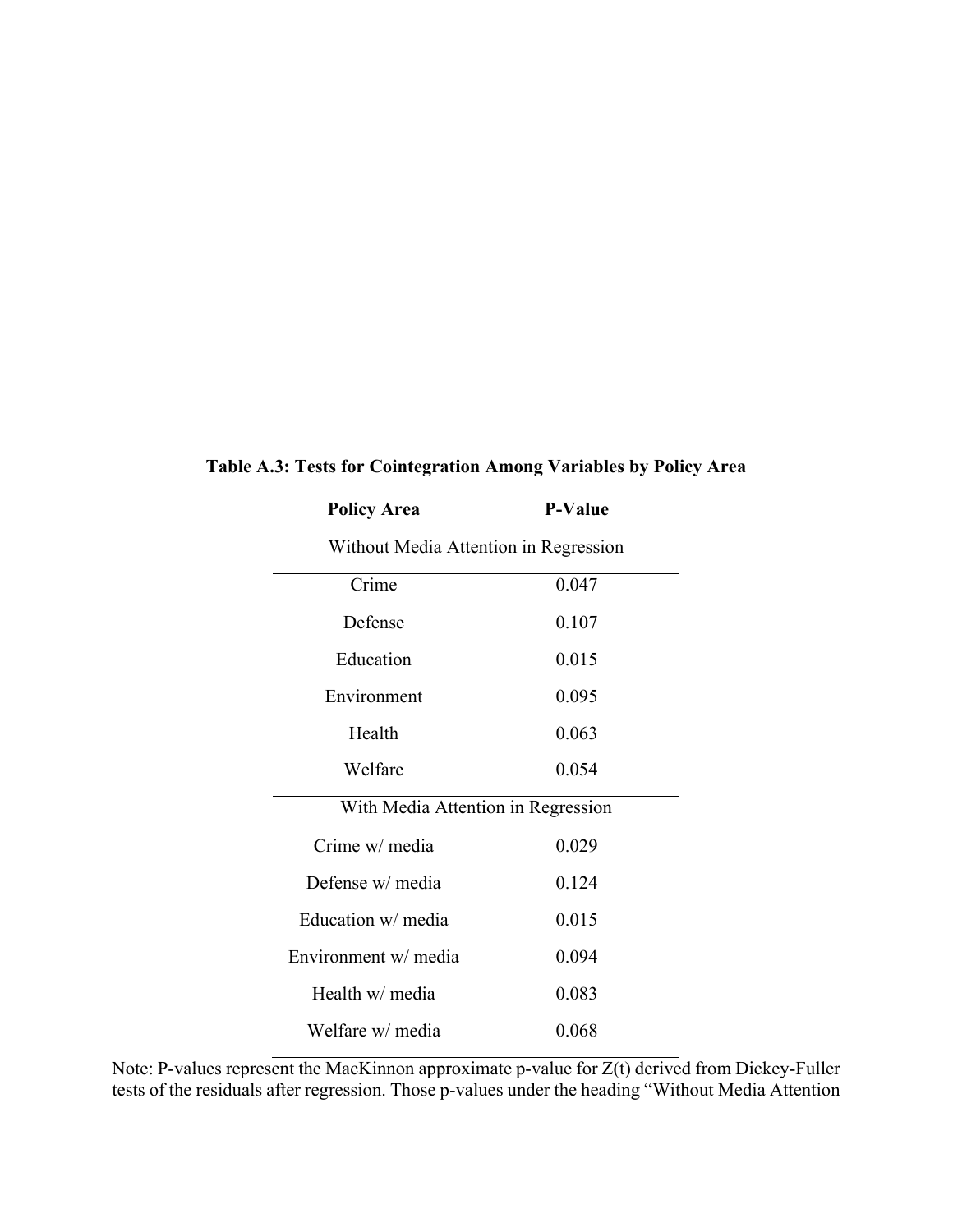in Regression" are the results of Dickey-Fuller tests on the residuals after regression in which only policy spending and public policy preferences are included for each specific policy area. Those pvalues under the heading "With Media Attention in Regression" are the results of Dickey-Fuller tests on the residuals after regression in which only policy spending, public policy preferences, and media attention are included for each specific policy area.

|                      | Model      | Model       | Model       | Model        | Model      | Model      |
|----------------------|------------|-------------|-------------|--------------|------------|------------|
|                      | A.1        | A.2         | A.3         | A.4          | A.5        | A.6        |
|                      | (Crime)    | (Defense)   | (Education) | Environment) | (Health)   | (Welfare)  |
| <b>Public Policy</b> | $-0.369**$ | $-0.344**$  | $-0.171$    | $-0.356***$  | $-0.259**$ | $-0.373**$ |
| $Preferences_{t-1}$  | (0.161)    | (0.153)     | (0.147)     | (0.089)      | (0.117)    | (0.146)    |
| $Spending_{t-1}$     | $-6.037$   | 0.017       | $-1.164$    | $-0.057$     | $-0.783$   | $-2.600$   |
|                      | (6.441)    | (0.651)     | (1.134)     | (1.629)      | (0.711)    | (0.948)    |
| $\Delta$ Spending    | $-6.320$   | $-0.725$    | $-1.414$    | $-1.104$     | $-0.259$   | $-0.501**$ |
|                      | (4.804)    | (1.666)     | (1.348)     | (2.351)      | (0.613)    | (0.298)    |
| Pres. Right-Left     | 0.0002     | $-0.004***$ | 0.0005      | $0.002***$   | $0.0008**$ | 0.0003     |
|                      | (0.0003)   | (0.001)     | (0.0004)    | (0.0001)     | (0.0004)   | (0.0009)   |
| House Right-Left     | 0.0001     | 0.0001      | 0.0003      | 0.0001       | $0.001*$   | $-0.0004$  |
|                      | (0.0001)   | (0.001)     | (0.0005)    | (0.0004)     | (0.001)    | (0.0006)   |
| <b>GDP</b> Growth    | $-0.002$   | $-0.007$    | 0.004       | $0.007**$    | $-0.004$   | 0.001      |
|                      | (0.002)    | (0.008)     | (0.003)     | (0.003)      | (0.003)    | (0.008)    |
| Constant             | $0.290*$   | 0.055       | 0.110       | $0.142***$   | $0.206***$ | $0.266**$  |
|                      | (0.147)    | (0.147)     | (0.094)     | (0.045)      | (0.062)    | (0.118)    |

**Table A.4: Domain-by-Domain Effects**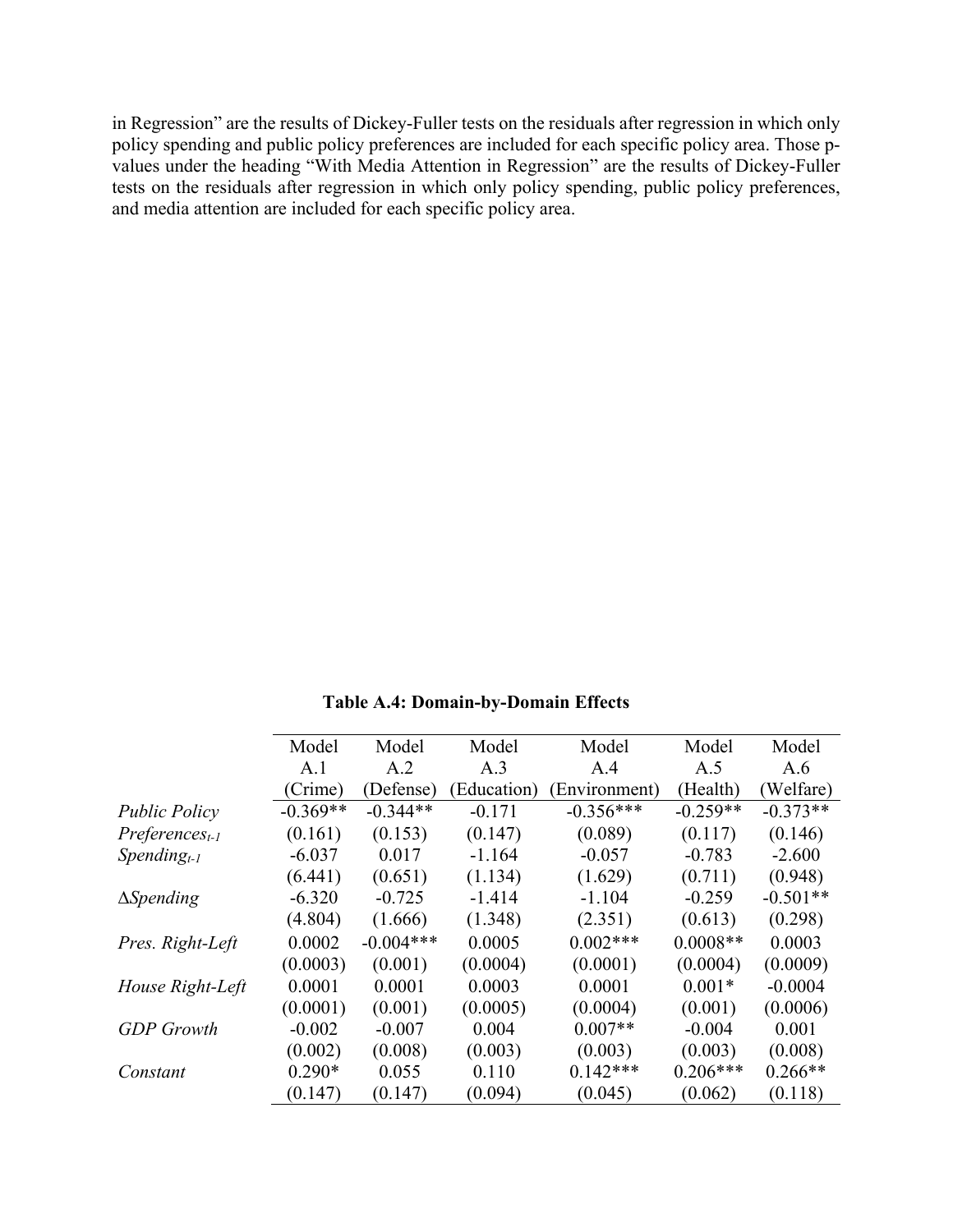| <i>Observations</i>                 | -<br>៶∠        |                     | ~<br>ັ    | ັ                      | ~<br>ັ                                          | تے ہ<br>$\overline{\phantom{a}}$ |
|-------------------------------------|----------------|---------------------|-----------|------------------------|-------------------------------------------------|----------------------------------|
| $R^{\wedge}$<br>$\overline{ }$<br>_ | $\sim$<br>∪.∠⊥ | 170<br>$\prime\,$ . | ∸<br>◡.∠⊥ | 300<br>v. <i>j</i> / v | 200<br>$\mathsf{U} \cdot \mathsf{L} \mathsf{U}$ | $\Delta 0^{\circ}$<br>ℸ∪∠        |

Note: Coefficients are directly interpretable effects of the independent variables on the change in policy preferences between time *t-1* and time *t* with panel corrected robust standard errors in parentheses.

\*\*\* p $\leq$ 0.01, \*\* p $\leq$ 0.05, \* p $\leq$ 0.10